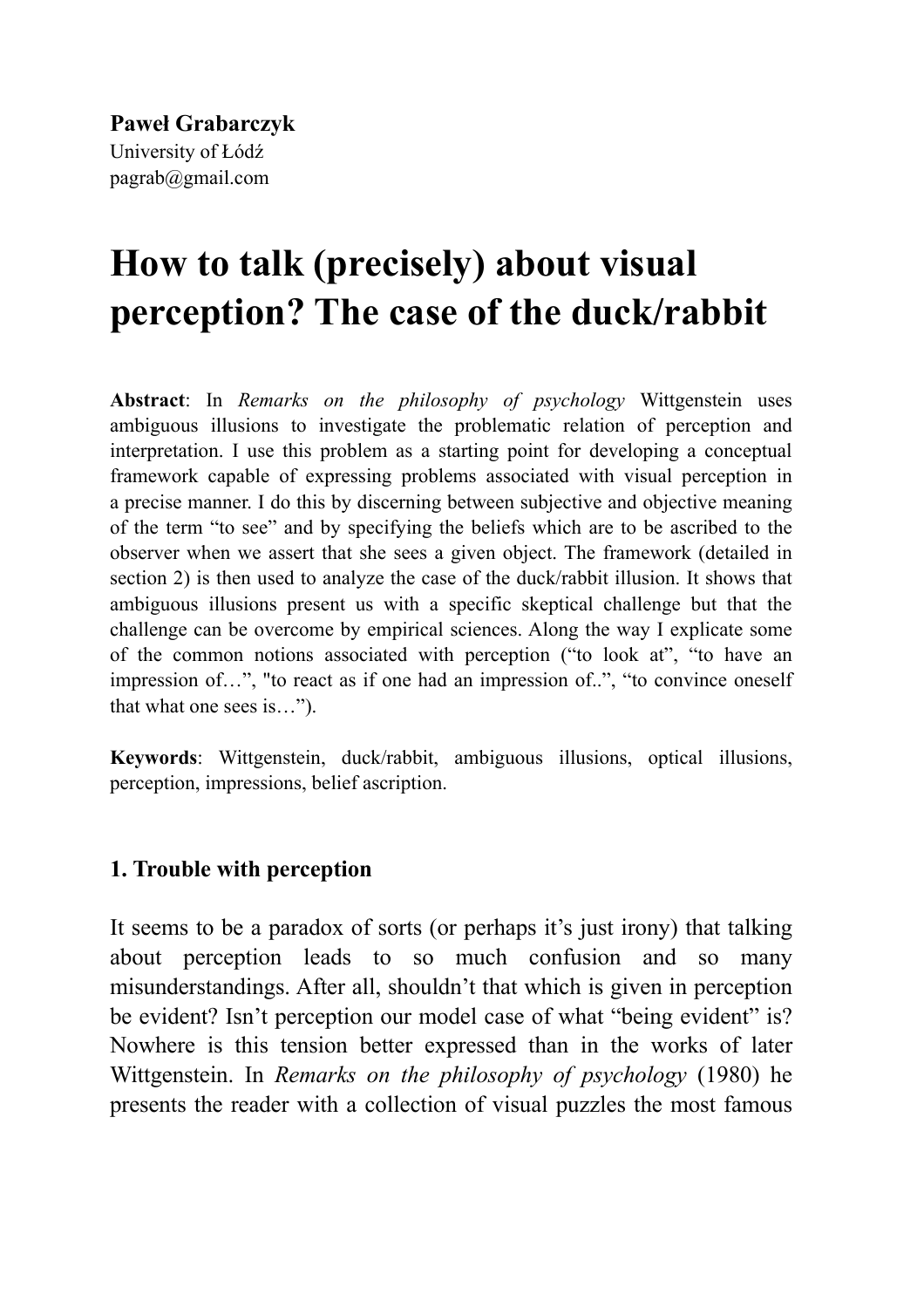2

being the duck/rabbit picture.<sup>1</sup> All of these illusions are there to examine the relation between perception and interpretation. What do we see directly and what is interpreted or inferred from what we see? Is there such a thing as pure, direct perception? Questions like this are, of course, closely related to the question of relation between perception and language because interpretation is first and foremost a linguistic activity. As such it is something Wittgenstein had been interested in long before he started to analyze ambiguous pictures. It is evident in one of his most famous quotes from *Tractatus* – "What can be shown *cannot* be said" (1990: 79). One way of interpreting the quote is to take it as stipulating that visual perception contains a non-linguistic surplus. What illusions (ambiguous illusions amongst them) show is that even if there are things you can only show, things which escape successful description, it doesn't mean that these aspects of perception are pure. It may very well be the case that our conceptual capacities always play an important role in perception. What ambiguous pictures have in common is that they seem to show us the backstage of our perception because we can clearly see that there is some kind of decision-like process that underlies the seeing process. Wittgenstein calls this process a "change of aspect" (1980: 8) but he is clearly having difficulties with finding its exact nature. How is this process different from normal illusions and normal, veridical perception? Does it raise any new and important philosophical questions? What exactly happens when we switch from the duck to the rabbit?

My aim in this article is not historical. I do not want to provide an accurate interpretation of Wittgenstein but rather to pursue the above problem and formulate it in a precise manner. I also want to stress that although the problem itself lies between philosophy of perception and philosophy of language, my paper leans heavily towards the latter. Let me relieve the tension  $- I$  will not solve the duck/rabbit problem. I will not solve it because, if I am right, it cannot be answered by philosophy of language. But in order for the question to be answered by anyone it has to be asked in a precise manner and this is something,

<sup>&</sup>lt;sup>1</sup> Originally introduced in Jastrow (1900).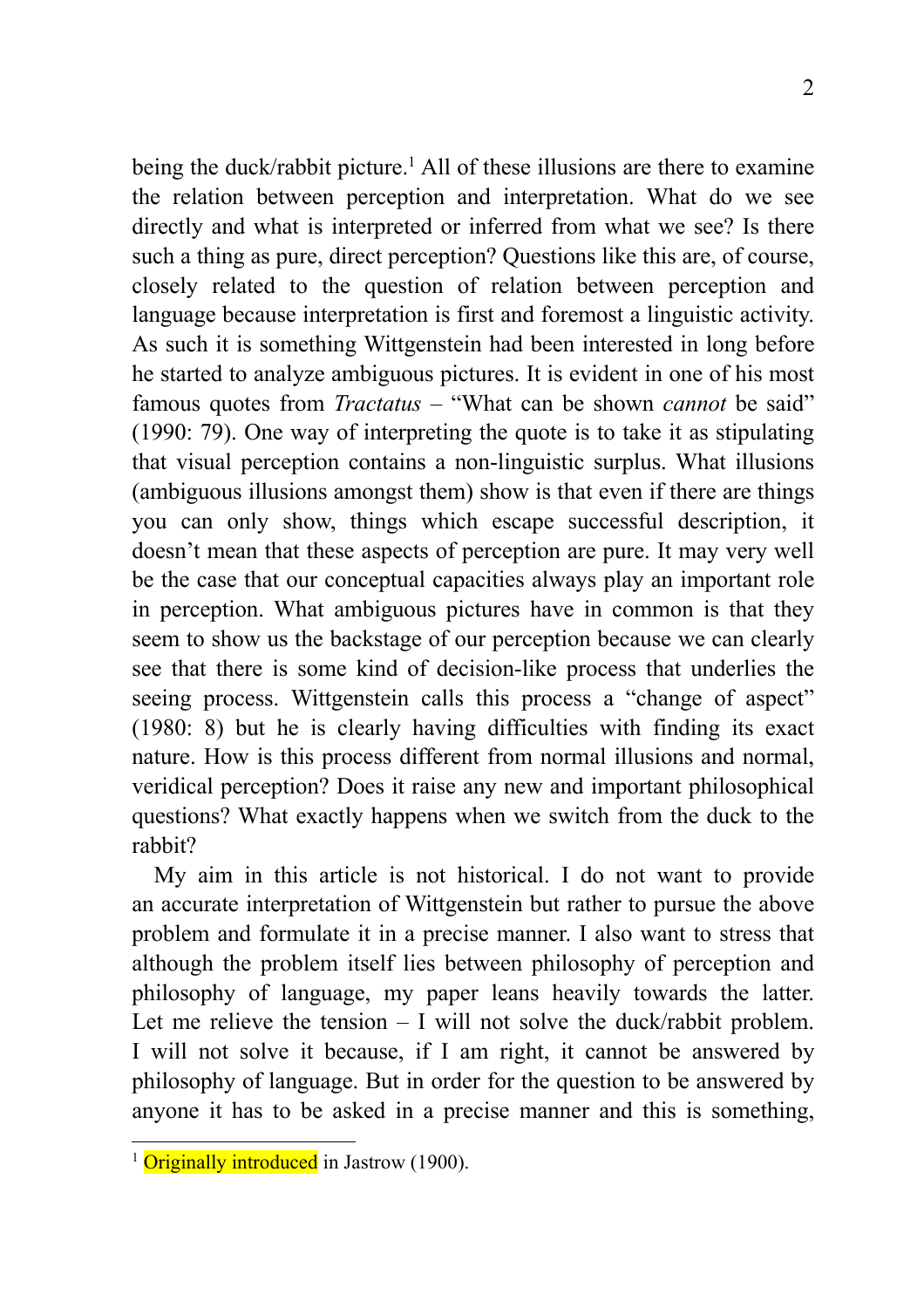I believe, I can do. My aim is thus strictly conceptual – I want to create a framework which will enable us to talk precisely about perception and restate the duck/rabbit problem in a solvable manner.

Let me start by identifying two important reasons why talking about perception often leads us astray. The first can be most easily introduced by a simple dialog:

- A: Yesterday I saw a red cup in the kitchen.
- B: You couldn't have seen a red cup. I don't have one.
- A: I think I know better what I saw!

It's futile to ask who's right here. A and B clearly use the word "to see" with different meaning. Let's call A's meaning "the subjective meaning" and B's meaning "the objective meaning". As we will see it is important not to conflate these two meanings because they express two aspects of perception which are irreducible to each other.2 The second problem can be introduced via the following reasoning:

- 1. A dog sees a postman.
- 2. The postman is the best chess player in the city
- 3. Thus, the dog sees the best chess player in the city.

The argument is formally valid, but I doubt you accepted (3) without hesitation. Why is that? It seems that (3) presupposes or at least suggests that the dog *knows that the postman is the best chess player in the city* which is rather absurd. Dogs just can't have such sophisticated beliefs. But the moment you realize this you also realize that accepting (1) is just as risky as accepting (3) because having beliefs about postmen is probably no less cognitively advanced as having beliefs about chess players. Does it mean that the dog didn't see the postman after all? It may seem that the natural way out of this puzzle is to say that the dog didn't see the postman *as a postman*. But what does it actually mean?

<sup>&</sup>lt;sup>2</sup> Valberg (1992) calls this split "the puzzle of experience".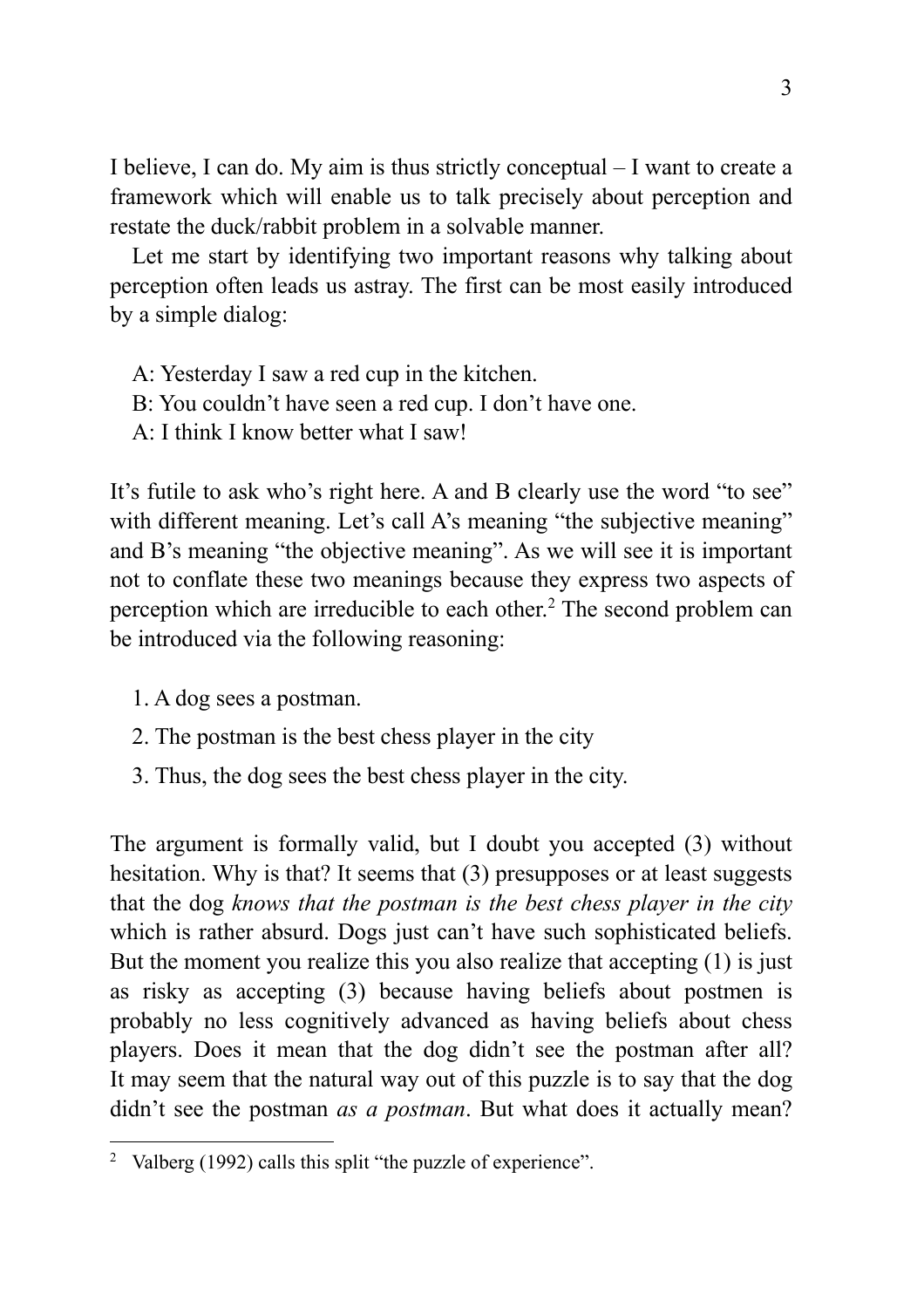Is it equivalent to having beliefs about postmen or maybe having a concept of a postman? In fact – do we ever see postmen? Maybe the only thing you can really see is a collection of color patches and shapes. It is easy to get lost in these questions, so the second thing we have to be extremely careful about is letting beliefs and concepts enter the picture unnoticed.

As I said, I believe that a solution of these problems will most likely come to us from cognitive psychology, but it won't happen if we don't formulate the questions in understandable and unequivocal manner. To do that we have to create a conceptual framework powerful enough to express the different possibilities that are taken into account in philosophy of perception. As is evident from above considerations the framework has to enable us to clearly distinguish between subjective and objective meanings of "seeing" and clearly state which beliefs are to be attributed to the observer. I construe such a framework in section 2. Section 3 is devoted to some of its possible applications – the duck/rabbit case amongst them.

#### **2. A conceptual framework.**

Let's start with the difference between subjective and objective meaning. We shall focus on a simple model situation, where an observer O sees a particular object A at a particular time:<sup>3</sup>

(S) O sees A at  $t_1$ 

What do we mean when we interpret the word "sees" in the objective sense? I propose two conditions which have to be met if it is to be the case:

W1: There exists an object *x* O looks at (at  $t_1$ )  $W2: x=A$ 

 $3, A$ " is to be understood as a constant.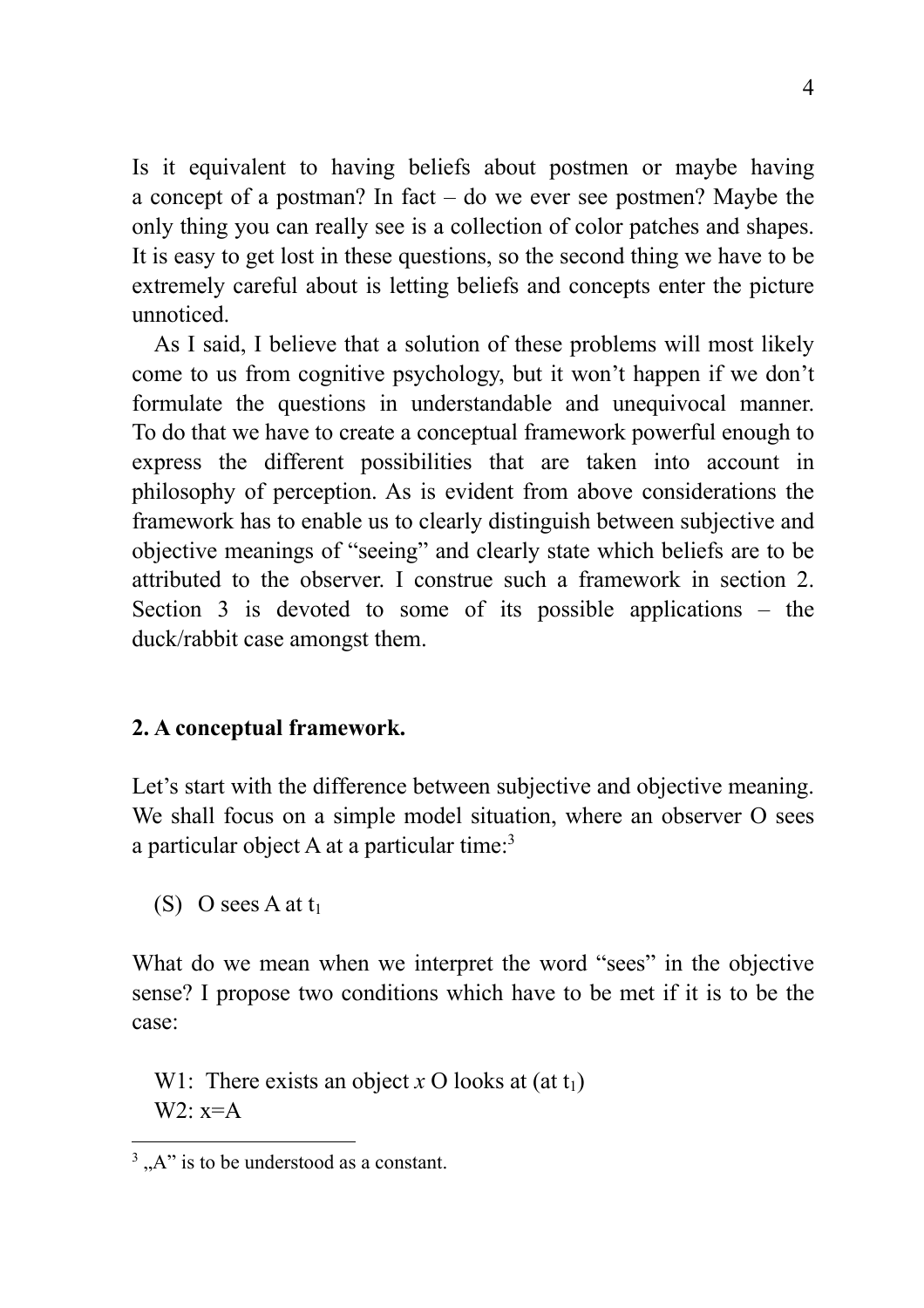There are a few things we have to clarify here. First of all, we have to explain the term "looks at". After all, substituting one common term for another doesn't help much. The term should be understood as follows:

An observer O looks at an object x iff the object x reflects light which affects the receptors of O in a proper way.

I guess that the expression "in a proper way" may raise some eyebrows, so let me clarify – it is intentionally unexplained, because the question of what really is "proper" is not one a philosopher can answer. It is an empirical question which, as far as I know, has already been quite exhaustively addressed.

Let me elaborate on why these conditions look this way. First of all, we couldn't settle for a rather intuitive condition of vicinity (*O sees A in an objective sense if A is in a vicinity of O*). It is quite obvious that the object which is to be seen has to interact with the observer and not just "be there".4 But the interaction itself also has to be rather specific. To start with, it has to be related to a given sense  $-$  if we want to differentiate between seeing and hearing, we probably won't be able to avoid talking about the eyes, and not the ears. So maybe we could settle with something like: *O sees A in the objective sense if A interacts with eyes of O*? But it is easy to notice that even this isn't enough. I could easily establish that a given object is cold by touching it with my eyes closed, but it is far from the interaction we were thinking of.<sup>5</sup> By talking of the proper way the receptors register the light not only do we give credit where it's due (that is to empirical science) but we also leave the possibility of talking about observers with photo receptors quite different than eyes (for example robots or people using technologies like Brainport – see Bach-y-Rita et al. 2003).

Note that even with these clarifications a conjunction of W1 and W2 does not give a definition of "seeing objectively". It is meant only to be a necessary condition but it is enough to differentiate it from "seeing in a

<sup>&</sup>lt;sup>4</sup> See  $G$ rice (1961: 141) for some rather convincing examples

<sup>5</sup> A similar argument can be found in Pitcher (1971).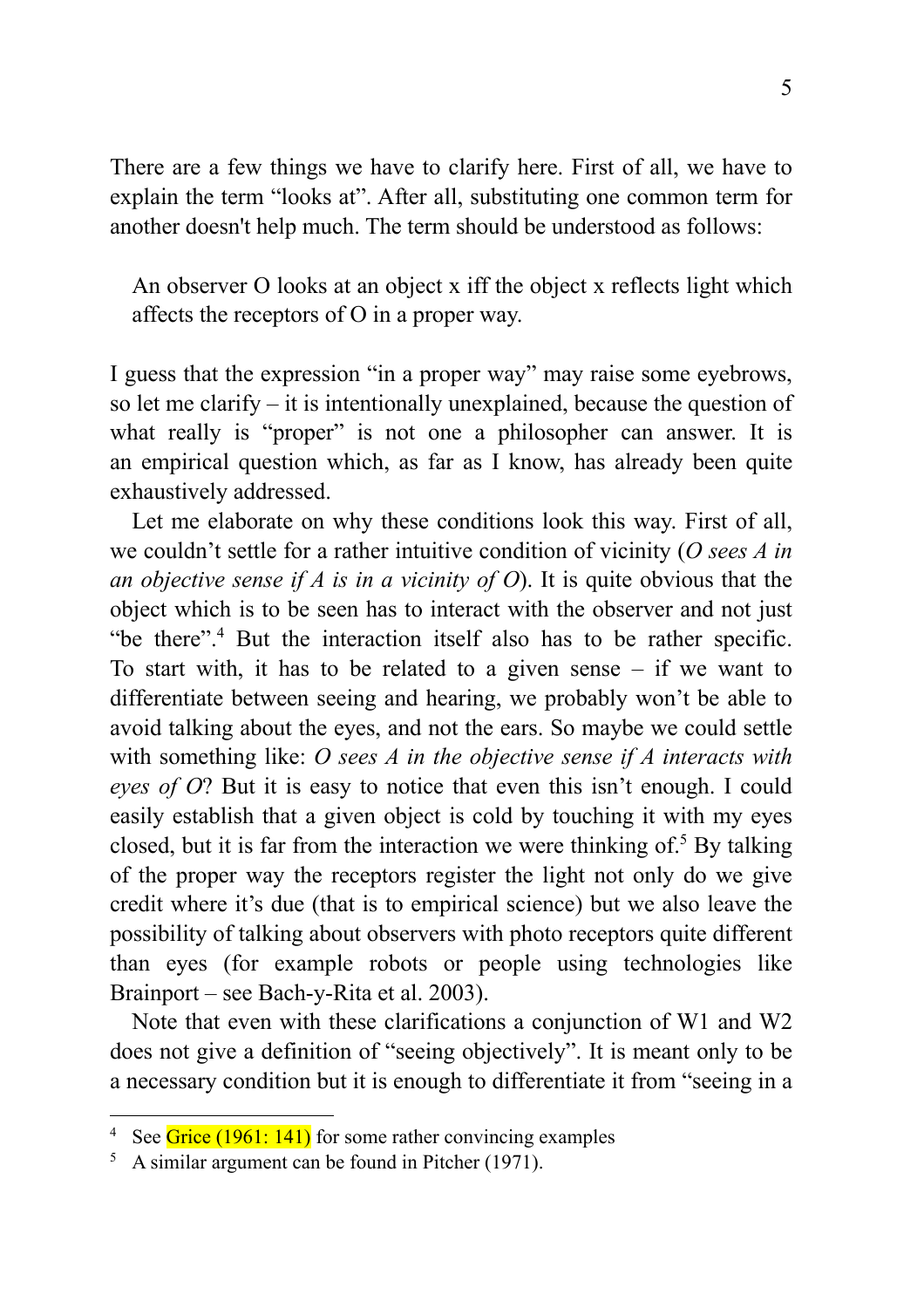subjective sense" which we are now going to discuss.

Let's get back to our situation S. What is meant by saying that O sees A at  $t_1$  in a subjective sense? I propose to explicate it with the following conditions:

W3: O is in an unconscious visual state S (at  $t_1$ )

W4: S is a typical unconscious state for O and A

W5: O is in a conscious visual state V (at  $t_1$ )

W6: V is a typical conscious state for O and S

First of all, note that I avoided the most natural way of expressing the subjective meaning of "seeing" which is "having an impression of A". The reason I don't want to talk about impressions is that they create intensional context and that their identity conditions are rather mysterious. Consider "an impression of a postman". Is it the same impression as "the impression of a man dressed as a postman"? Maybe, technically speaking, there is no such thing as an "impression of a postman" and we should talk only of simple impressions like color or shape impressions? But then, consider "an impression of white" and "an impression of the color of my shirt". Granted that my shirt is white, do you have an impression of the color of my shirt when you look at the margin of this page? Could you have it without ever seeing my shirt? I don't have a good solution to these puzzles, and that is why I prefer to use W3-W6 instead of the notion of "impression". Let me elaborate on these conditions so we can learn that they may be treated as an extensional explication of the problematic notion of "impression".

First of all, we have to discern between unconscious and conscious stages of perception. After all, it is pretty well established that the three dimensional picture we experience starts as a two-dimensional pattern. The contours of objects I discern in a given scene have to be detected by the edge detection cells, there is a blind spot in my vision which is filled by my brain and so on. You may be curious about the specifics of this stage – is it something that happens in the retina or does it perhaps span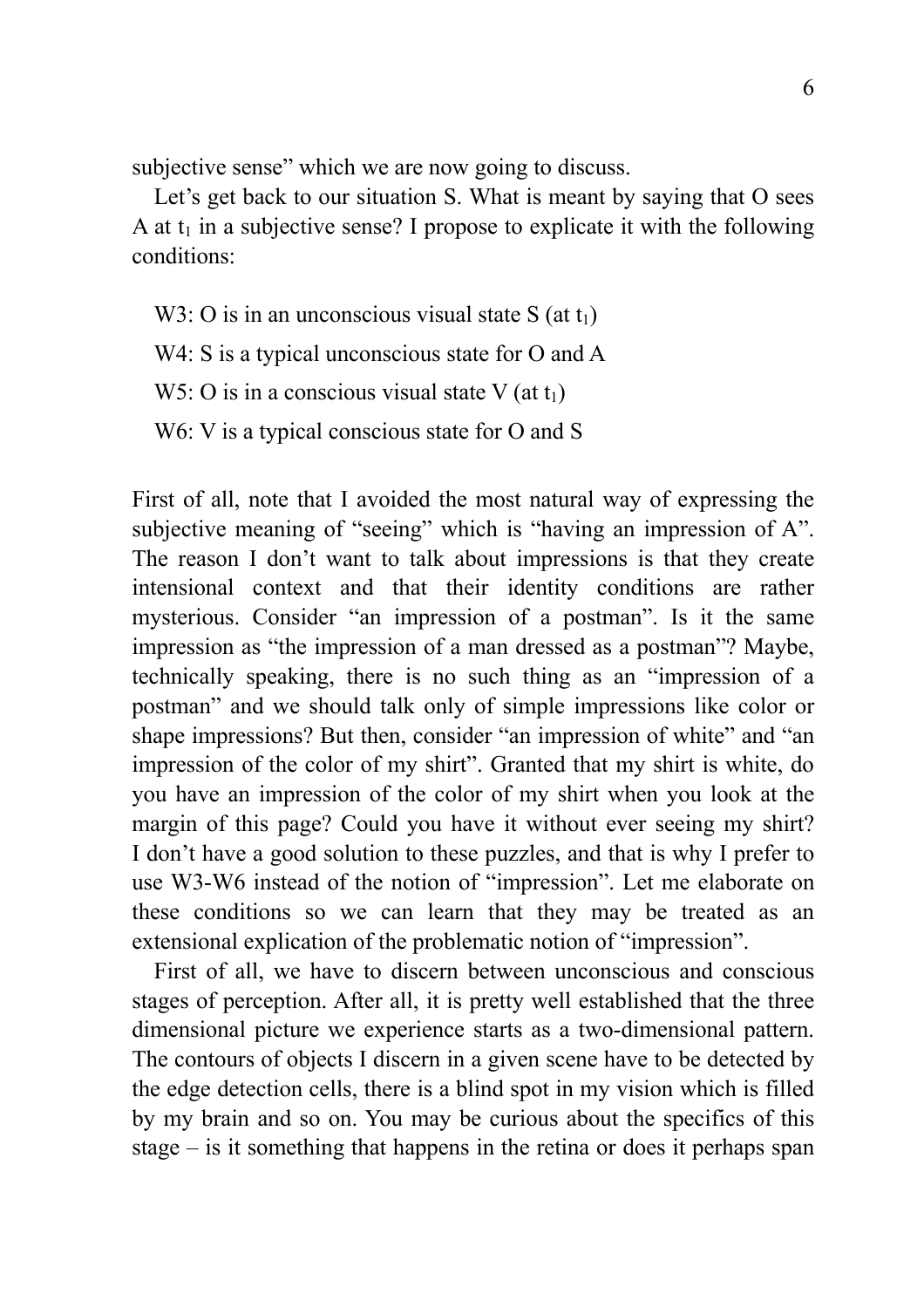to some parts of the visual cortex? We don't have to go into these details. The only point is not to conflate conscious with unconscious stages.

Note that neither W3 nor W5 says anything specific about the respective states. The only thing said is that the observer is in some internal visual states. We learn more about these states in W4 and W5. The point of these conditions is that they inform us that O has a disposition to be in a given state. The key expression "being a typical (un)conscious state for…" can be defined as follows:

A visual state X is a typical unconscious state for an observer Y and an object  $Z$  iff there exists a moment  $t_n$  when  $Y$  looked at  $Z$  and every time Y looks at Z she is in an unconscious visual state  $X^6$ .

A visual state X is a typical conscious state for an observer Y and an unconscious visual state Z iff there exists a moment  $t_n$  when Y was in Z and every time Y is in Z she is in a conscious visual state X.

Note that what W3-W6 boil down to is much more intuitive than it may seem at first glance. What these conditions try to express is that when we describe someone as seeing an object in a subjective sense, what we really mean is that she is in some (unknown to us) internal state which she normally is in when she sees this object in an objective sense. We do not know the state, because it does not manifest itself to us in any way in normal acts of communication.<sup>7</sup> The states are thus relativized to the observer – the state which is typical for observer O when she looks at A may be quite different from the state you are in when you look at A.

<sup>6</sup> The reason this definition looks like that is that we have to block a well known counterintuitive consequence of defining a dispositional notion via a material implication. If we decided to use just the second conjunct, then considering that there are things the observer has never seen and will never see  $-$  a dragon for example – every state would have been "typical" for **a dragon**. The same *mutatis mutandis* can be said about the second definition. Also, the term "looks at" is to be understood in the technical sense defined earlier.

<sup>&</sup>lt;sup>7</sup> They can be registered in various nonstandard ways – for example we can use PET scans to try to correlate them with different stimuli.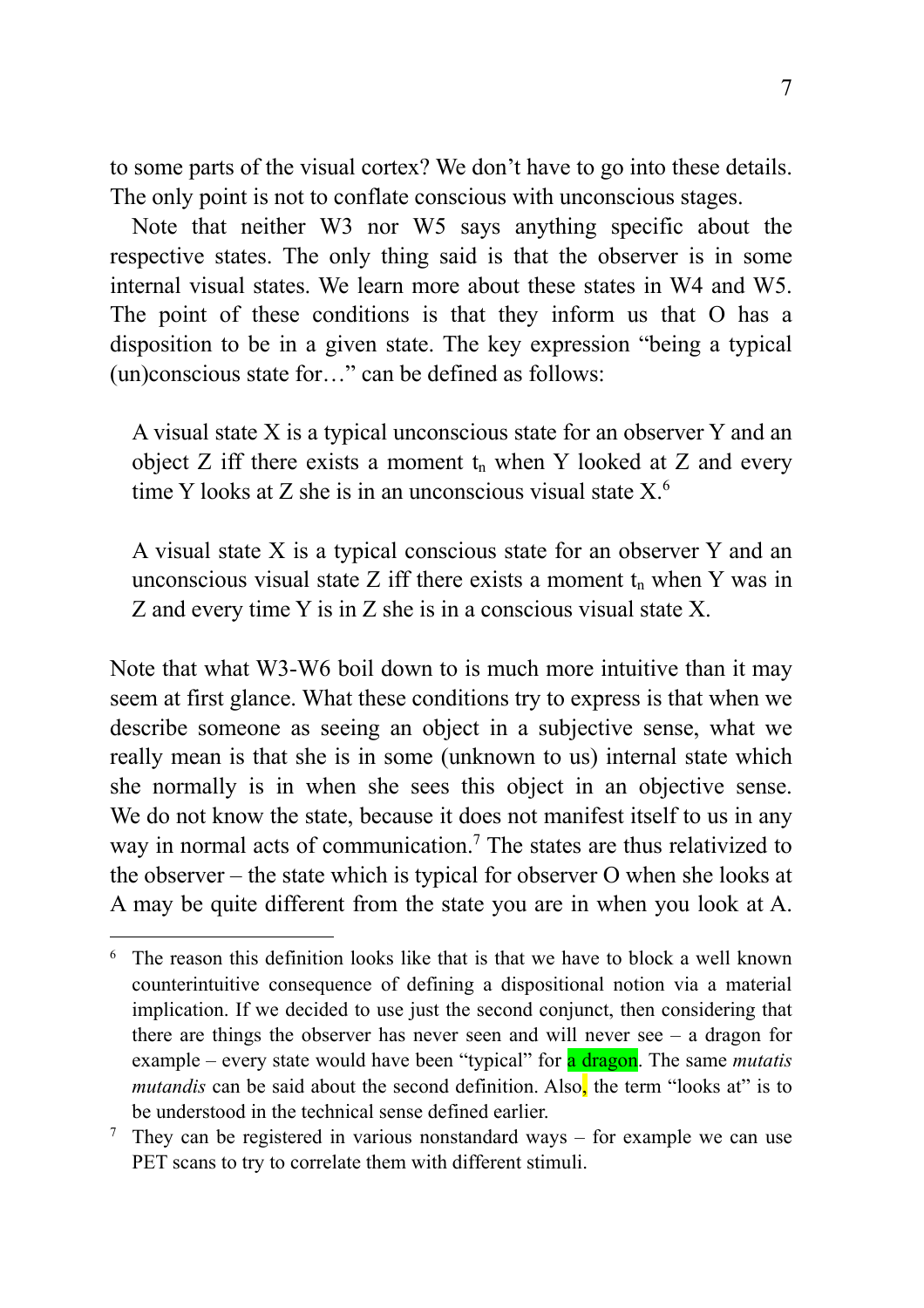It is, to use the famous Wittgesteinian expression, a beetle in a box (1958: 100). Similarly to conditions W1 and W2, conditions W3-W6 should be understood as necessary conditions.

This way we can precisely differentiate between objective and subjective meaning of "seeing". Subjective seeing means that conditions W5-W6 (but not necessarily W1-W4) hold. Objective seeing means that conditions W1-W4 (but not necessarily W5-W6) hold.8

Once we have conditions W1-W6, what is left is to add beliefs to the mix. In order to do that we have to differentiate between two senses of "having a belief" - verbal and non-verbal (indicated by an asterisk).

O has a belief that *p* iff O has the disposition to assert a sentence "*p*".

O has a belief\* that *p* iff O's behavior can be best explained by attribution of a belief, that *p*.

The sense of having a belief\* is very similar to Dennett's "intentional stance" (1989: 17). Although we can ascribe having a certain belief to anything, only sometimes does this ascription really help us with our predictions. This definition explicates the common expression – "it behaves as if it believed that p".

The good news is that introducing extra "belief conditions" will now be extremely easy, because we will be using a simple sentence form "O believes that Wn" or "O believes<sup>\*</sup> that Wn".<sup>9</sup> The bad news is that this triples the number of conditions. Fortunately, there is no point in talking of certain combinations. For example, there is nothing like believing\* that W3 – the whole nature of unconscious states boils down to the fact that we do not register them (without advanced equipment) and hence we never act as if we believed that we were in those unconscious states.

<sup>&</sup>lt;sup>8</sup> It may seem that the objective sense also demands W5-W6, but the blind seeing phenomenon (mentioned in section 3) and the case described in Gazzaniga et al. (1962) show that they are not necessary.

<sup>&</sup>lt;sup>9</sup> To shorten the number of conditions I sometimes use a conjunction: O believes that Wm & Wn.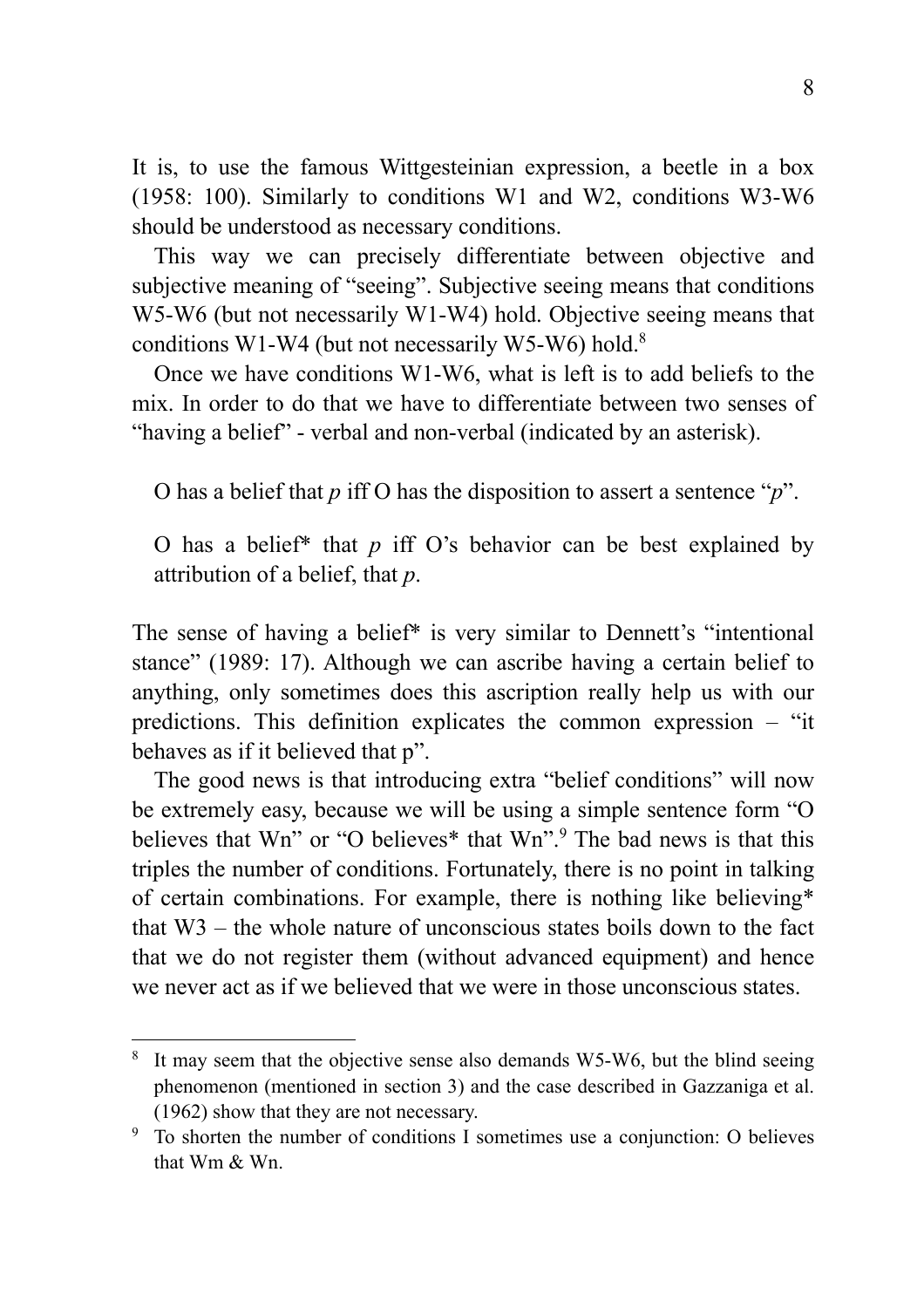Similarly, although we could speak about "believing that W3", it is, in fact, completely irrelevant to perception.<sup>10</sup> The belief conditions we will be using in the next section are: $11$ 

| W7: O believes that W1 & W2               |
|-------------------------------------------|
| W8: O believes <sup>*</sup> that W1 & W2  |
| $W9:$ O believes that W5                  |
| $W10:$ O believes that W6                 |
| W11: O believes <sup>*</sup> that W5 & W6 |
|                                           |

After everything we said up to this point, it should be easy to understand the conditions W7-11. W7 means that the observer has the disposition to affirm that she looks at A. W8 means that she behaves as if she looked at A. W9 means that O has a disposition to affirm that she is in some specific visual state, W10 means that she believes that she recognized the state as being typical (in a defined sense). W11 may not be obvious at first but it should be easier to grasp once we realize that it is supposed to capture the common expression "reacts as if she had an impression..." as opposed to "reacts as if she saw...". It is well suited to express (among other cases) our purely aesthetic or emotional judgments. For example, when I look at a cinema screen and see a fast approaching train, I might react to it because I like steam trains and thus I do react as if I had an impression of a train but it does not mean that I reacted as if I had seen a fast approaching train.

<sup>&</sup>lt;sup>10</sup> It is only possible because we can have third person knowledge about our own states.

 $11$  I do not have the space here to elaborate on the reasons some of the possibilities are missing from the list.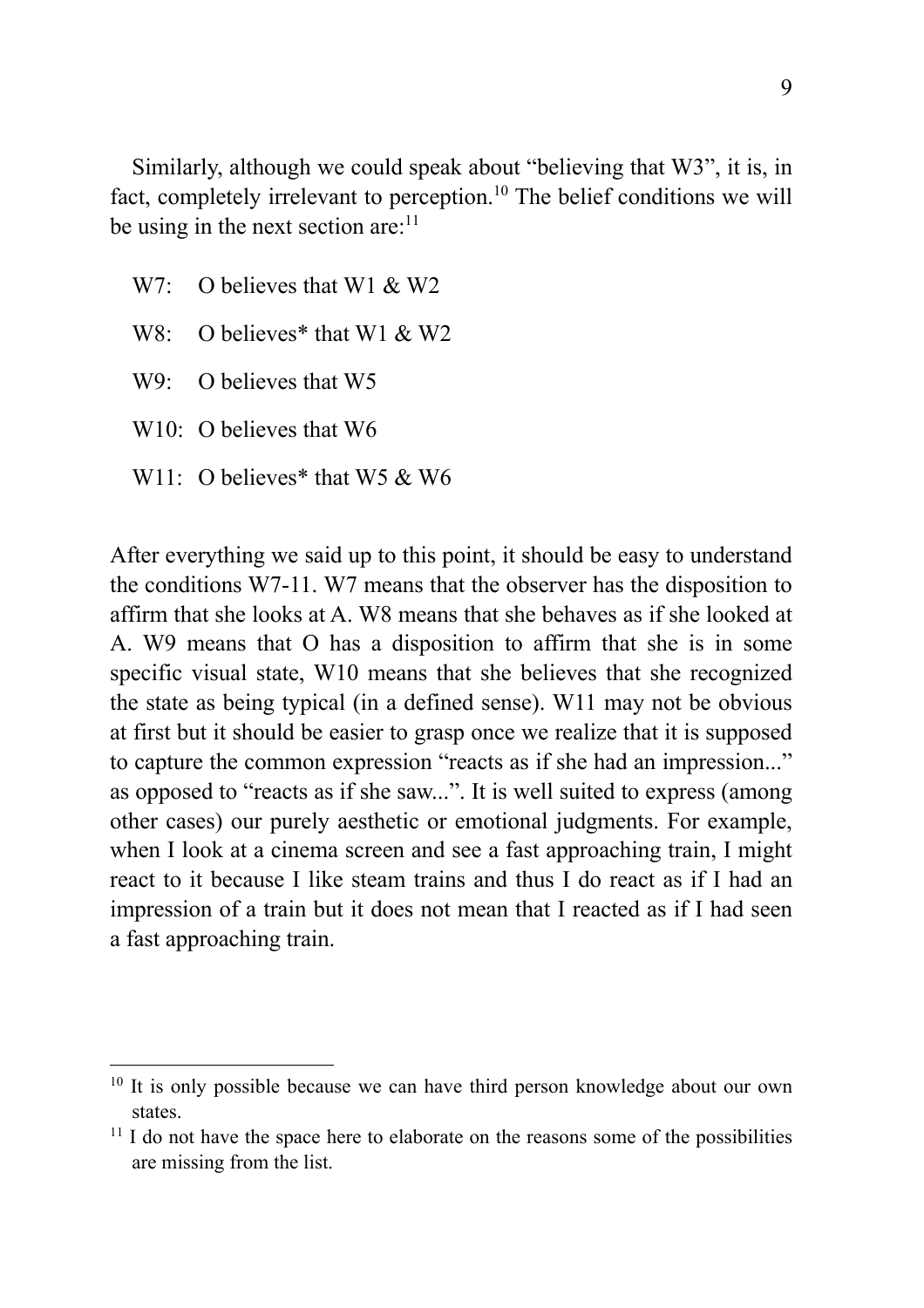## **3. Framework applications**

Let's list all conditions in one place, because we shall be addressing them quite often.

- W1:. There exists an object x O looks at  $(at t<sub>1</sub>)$
- W $2 \cdot x = A$
- W3: O is in an unconscious visual state  $S$  (at  $t_1$ )
- W4: S is typical for O and A.
- W5: O is in a visual state V (at  $t_1$ )
- W6: V is typical for O and S.
- W7: O believes that W1 & W2
- W8: O believes<sup>\*</sup> that W1 & W2
- W9: O believes that W5
- W<sub>10</sub>: O believes that W<sub>6</sub>
- W<sub>11</sub>: O believes<sup>\*</sup> that W<sub>2</sub> & W<sub>6</sub>

Various combinations of conditions W1-W11 constitute the framework we were looking for. To understand how it works consider two cases:

## **Case 1:** W1-W11 obtain.

The observer looks at A, has proper visual states (conscious and unconscious), reacts accordingly (as if she saw A and as if she had the impression of A) and believes that she sees A and has a visual state she typically has when she looks at A. We can classify this case as a **model veridical perception**.

**Case 2:** Only W1-W4 and W8 obtain.

The observer looks at A and reacts as if she saw this object, but there is no conscious experience of seeing nor any belief about seeing the object. This case corresponds to the phenomenon of **blindsight**.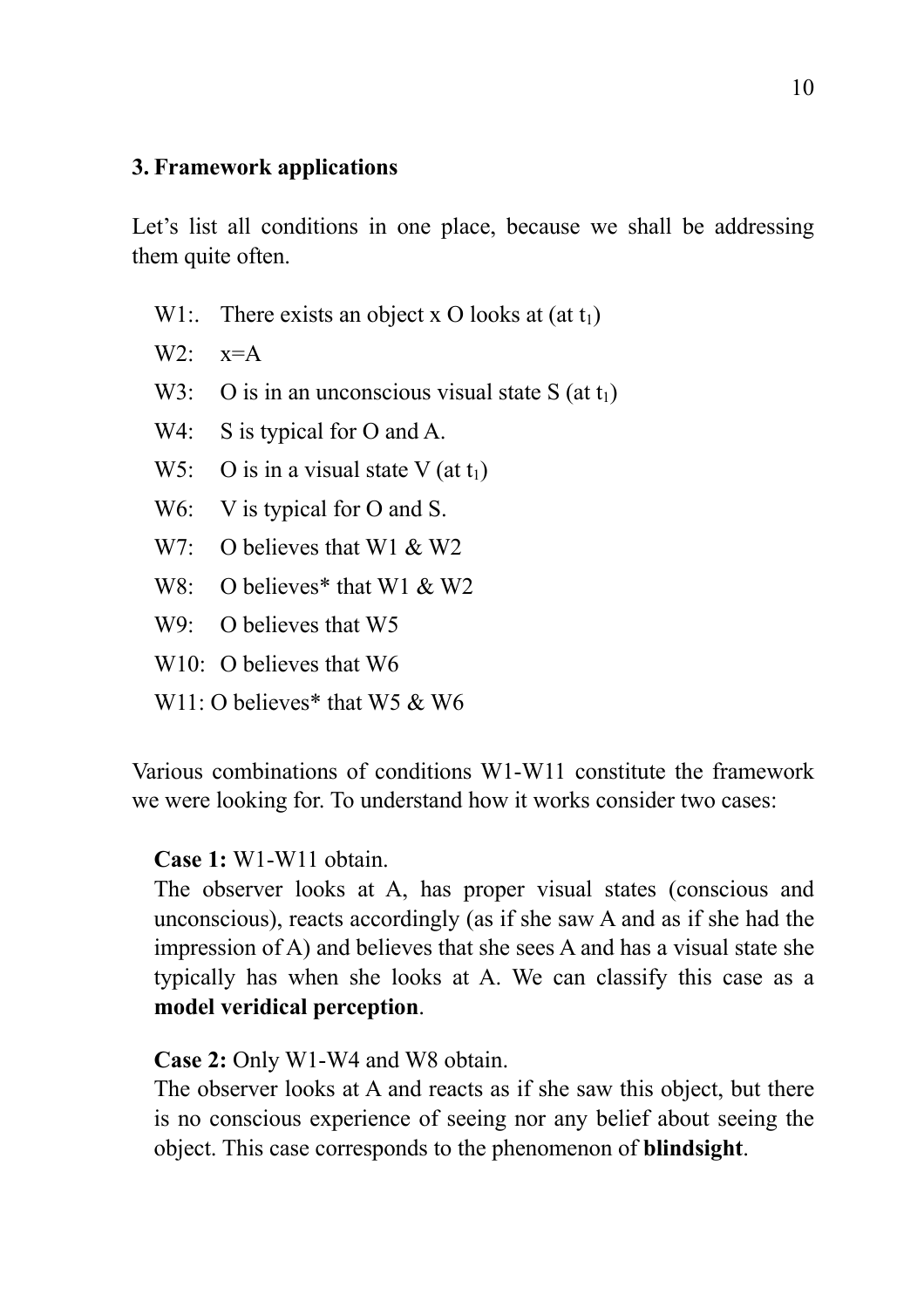Now, if you treat both cases as boundaries, what you get is a set of possible cases in-between. Using these combinations you can express various philosophical positions or describe new interesting cases – both real and imaginary. For example, if you take Case 1 and subtract W1 and W2, you end up with **hallucination** (let's call it Case 3).<sup>12</sup> If you take Case 2 and add condition W7, you end up with **Block's superblindsight**<sup>13</sup> (let's call it Case 4): the observer does not have the conscious experience but not only does she react as if she saw the object, she also learns to give proper verbal reports of the object. It is a good place to remind us that the framework I present here is purely conceptual. It is a set of linguistic tools to speak about perception, not a theory of perception. The latter should be provided by philosophy of mind or psychology. Because of that we should not worry if the idea Block suggested is empirically possible or not. The only thing we are interested in is that it is coherent and can be expressed via the combination of W1-W11. Generally speaking there are two ways you can approach the framework. You can analyze different philosophical positions and try to express them within it or simply combine the conditions and look for interesting cases. I discuss it in more detail in Grabarczyk (forthcoming).

Before we can see how this framework can help us with Wittgenstein's illusions we have to see how it works for some of the more typical cases of illusion. Let's use a following convention: we can transform any condition Wn into an alternative condition Wn', Wn'' and so on. We do that by replacing every instance of A with A' (or A'') where A' (A'') is a name of a different object than A (or A and A'). Subsequently we replace every instance of S and V with S' and V' (or S'' and V''), where S' and V' are names of states different than S and V (or S, S' and V, V' accordingly).

Having established that, let us try to analyze the phenomenon of

<sup>&</sup>lt;sup>12</sup> Hallucination would have been described differently if we wanted to embrace disjunctivism. I use this framework to express different positions in philosophy of mind in Grabarczyk (forthcoming).

 $13$  Discussed in Block (1995).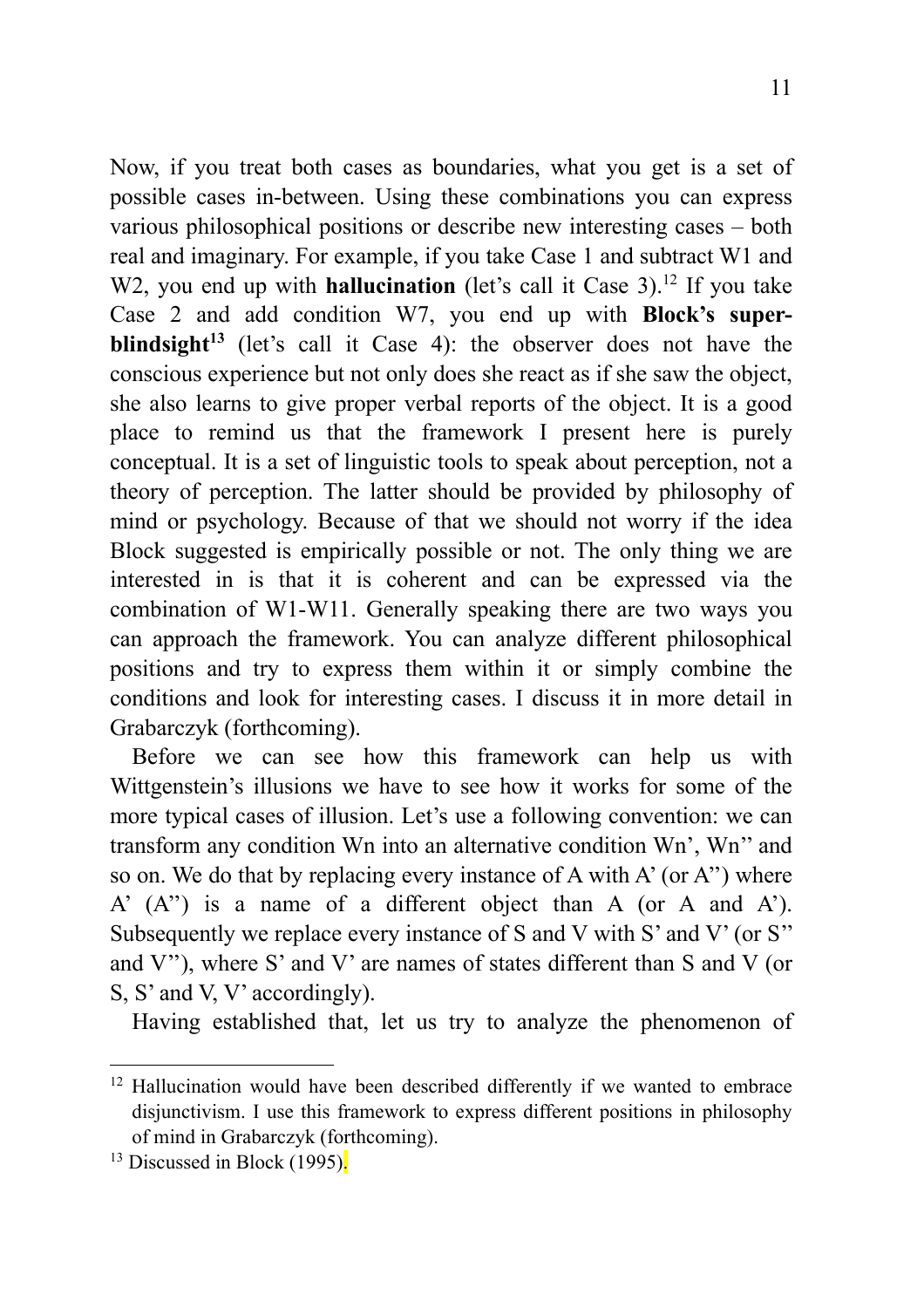optical illusion. As we said earlier, philosophers often describe illusions as if they were erroneous interpretations or inferences.14 If we wanted to take their words for granted we would have to interpret the phenomenon of illusion in a following way:

**Case 5**: W1-W6 obtain but instead of W7-W11, W7'-W11' obtain.

What is meant by this is that the observer O looks at A and has all the proper visual states (unconscious and conscious) but, for some reason has a wrong set of beliefs (both verbal and non-verbal). At first it may seem to fit the descriptions cited above, because it is natural to connect the notions of inference or interpretation with beliefs. Even if we accept that the act of interpretation or even an act of inference can start with something different than a proposition, it seems obvious that it leads to a proposition that is held by the interpreter. But upon further inspection Case 5 seems to be more fitting for a description of **delusion** than illusion. Fortunately we have at least two different possibilities of describing illusion using conditions W1-W11.

## **Case 6:** W1, W2', W3, W4, W4', W5, W6, W6', W7, W8, W9, W10, W<sub>11</sub> obtain.

**Case 7:** W1, W2', W3', W4, W4', W5, W6, W6', W7, W8, W9, W10, W<sub>11</sub> obtain.

In Case 6 the observer looks at something different than the object A but, for some reason this different object produces in O the unconscious state S (W3) which is the state O is disposed to be in when she sees A (W4). Because of this O is in a wrong conscious state V (W5). It is wrong for her because she clearly has appropriate dispositions (W4, W4', W6,W6') – O was perfectly capable of having a veridical perception if the error hadn't happened. We have to assume that she has all of these dispositions because this enables us to differentiate between her having

<sup>&</sup>lt;sup>14</sup> A notable example of this is Russell (1948: 167).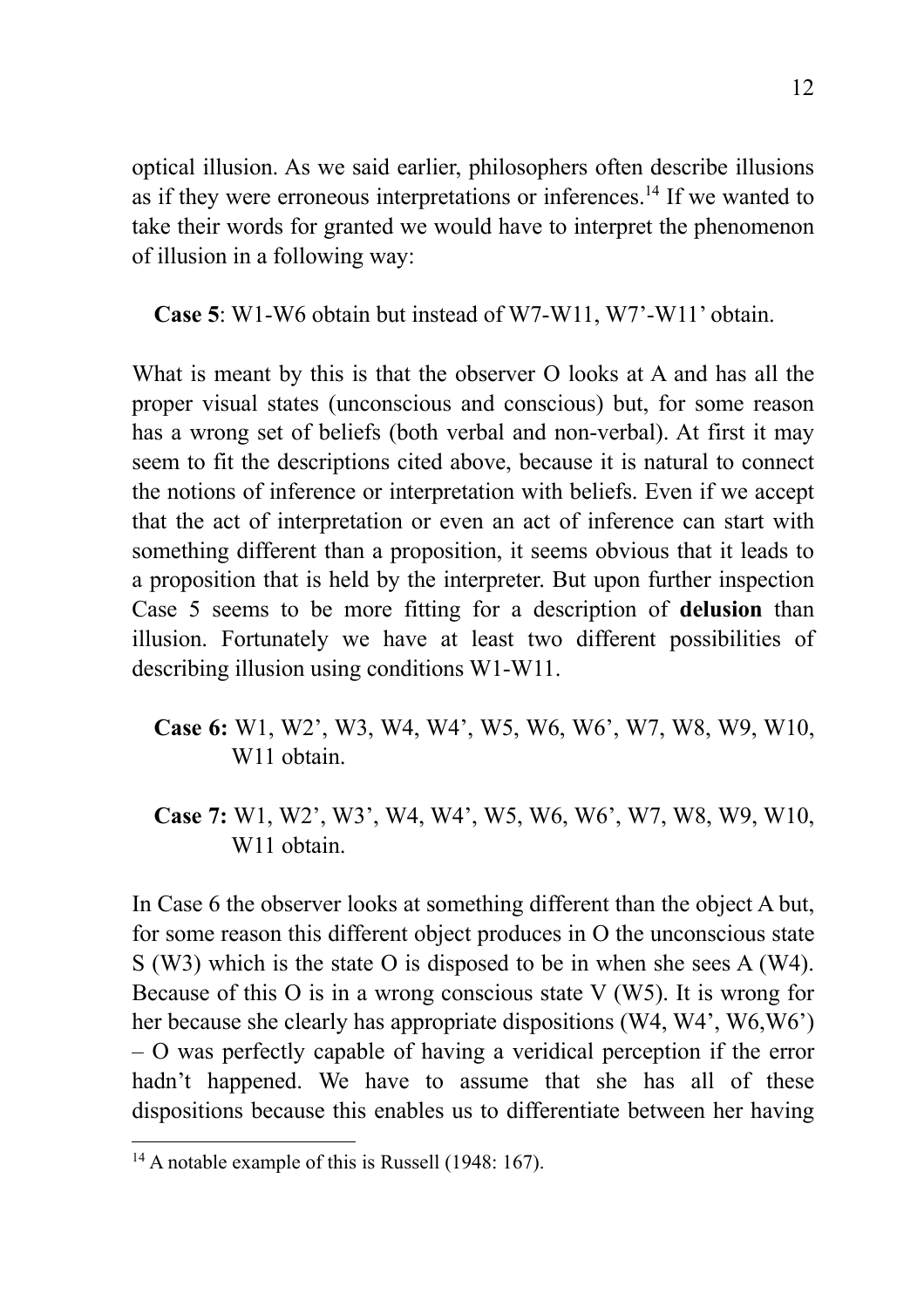an illusion and her not being able to discern between A and A'. Let's call this type of illusion **Lower level illusion**.

Let's now turn to Case 7. The only important difference here is that the object A' O looks at produces the right unconscious state S', but for some reason it is transformed to a wrong conscious state V. Let's call this type of illusion **Higher level illusion**.

It is higher level illusions which invite terms like "inference" or "interpretation" into the visual discourse. And, as Wittgenstein (1980: 3) points out, it is much more problematic than we may initially expect. There is just no way for us to use these terms in their normal meaning. Seeing is immediate and quick, while interpretation or inference is a process which takes much more time. Postulating unconscious inferences or interpretations also appears to be rather counterintuitive, but it seems inevitable if we stick to these terms in this context. Fortunately, as conditions W1-W11 show, we can avoid talking about inferences and interpretations altogether and still differentiate between veridical perception and different types of illusion. You might object that it is a cheap win, because we simply dodged the problem – conditions W1-W11 do not tell us anything about the nature of the transition between unconscious and conscious states (maybe it is an act of interpretation after all). But the point is that it is an empirical question and as such shouldn't be pre-conceived by the definition of illusion. The framework I am proposing gives us an opportunity to be neutral in this respect.

Unfortunately, as Wittgenstein anticipated, the duck/rabbit (and other, similar examples) introduce their own problems and lead to a unique form of skepticism. With conditions W1-W11 we are in position to show exactly why it is so. One last time, let's start with a set of two more familiar cases.

**Case 8:** W1, W2', W3, W4, W5, W6, W6', W7', W8', W9, W10, W11 obtain.

**Case 9:** W1, W2', W3', W4', W5, W6, W6', W7', W8', W9, W10, W11 obtain.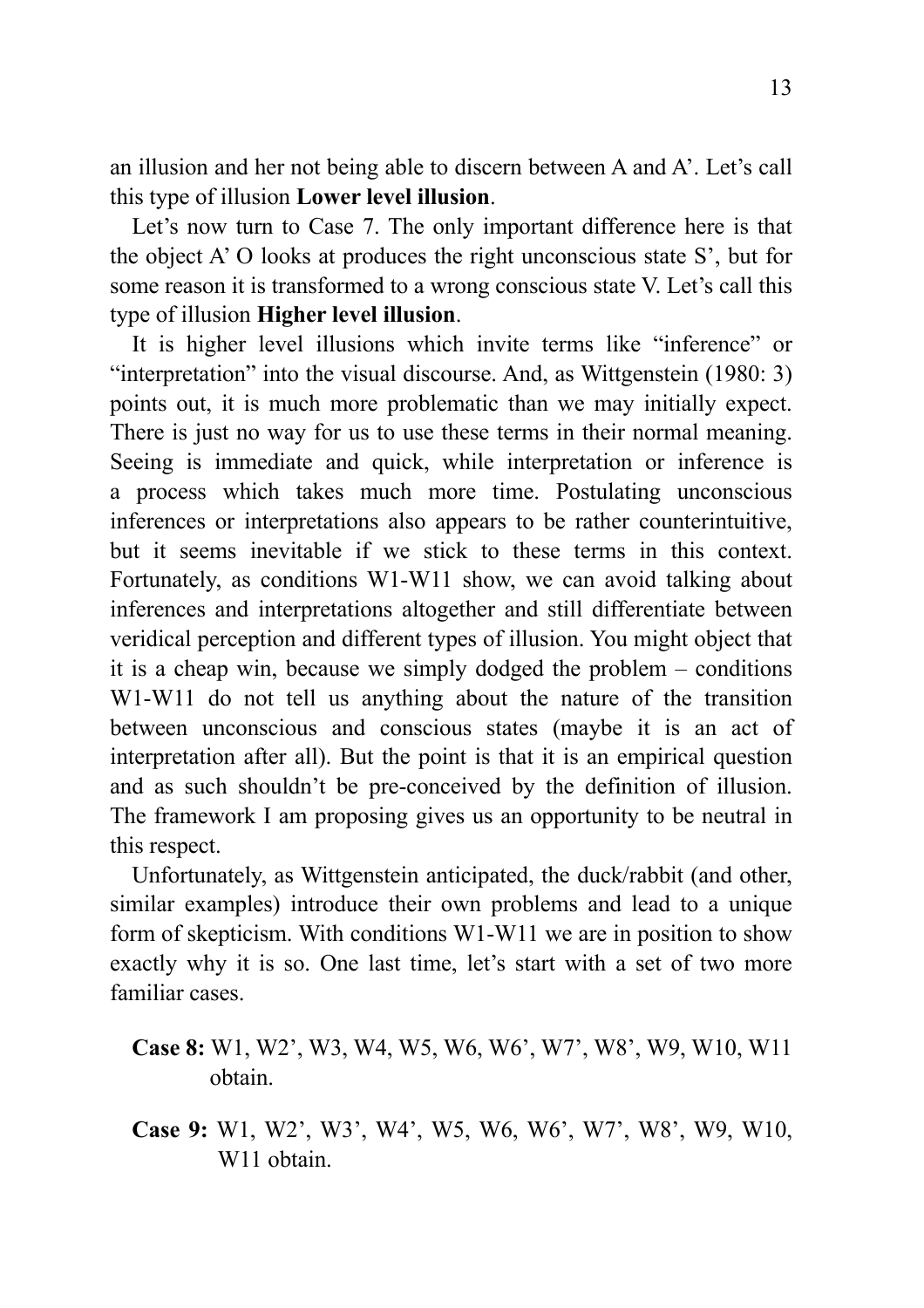What Cases 8 and 9 represent are two types of **conscious illusion** (lower and higher level). In Case 8 the observer looks at the object A' (W1 and W2') and it produces in her the subconscious state S (W3) which she is normally disposed to be in when she looks at A (W4). Because of this she is in a state V (W5) which she should be in if the object is A. But, contrary to this, she believes that what she looks at is actually A' (W7'). She acts as if she looked at A' (W8') although she believes that she is in a visual state V (W9) and that it is something she normally is in when she looks at A (W10) and cannot help but have associations and aesthetical judgments about A (W11). Case 9 is analogous, the only difference being that the error enters at a later stage (at the stage of W5). Let me show it on a concrete example. Consider a rather typical case of looking at a stick in the water. You see it as if it was bent (W3-W6) and know that you see it as if it was bent (W9,W10). If you have any associations, let's say that you associate it with a letter of an alphabet, you will associate the stick with the letter "V" rather than "I" (W11). Furthermore, you can differentiate between straight and bent sticks (W6,W6'). But you realize that the stick is straight  $(W7')$  and you act as if it was straight  $(W8')$  – for example, if you were to touch its submerged end, you would probably know where to put the finger.

The most striking thing conscious illusions teach us is that not only do we sometimes see things differently from what we believe them to be, but also that we couldn't see them veridically even if we tried. Exposing the illusion does not break the spell. Consider the Ponzo illusion. Even if you use a ruler and see for yourself that the lines have the same length you cannot stop seeing one of them as if it was shorter. It leads to a conclusion that perception is somehow immune to belief. Let's call it *a rule of belief independence*. Note that this rule is a very important tool against skepticism. Beliefs are somewhat arbitrary – they probably depend on the language we use, the culture we live in, and some of our idiosyncrasies. If perception was dependent on them, we wouldn't have been able to position it as epistemically basic or pure as we often wanted to do. This intuition is quite easily recognizable in history of philosophy, from Locke's simple/complex ideas division to the ideal of observational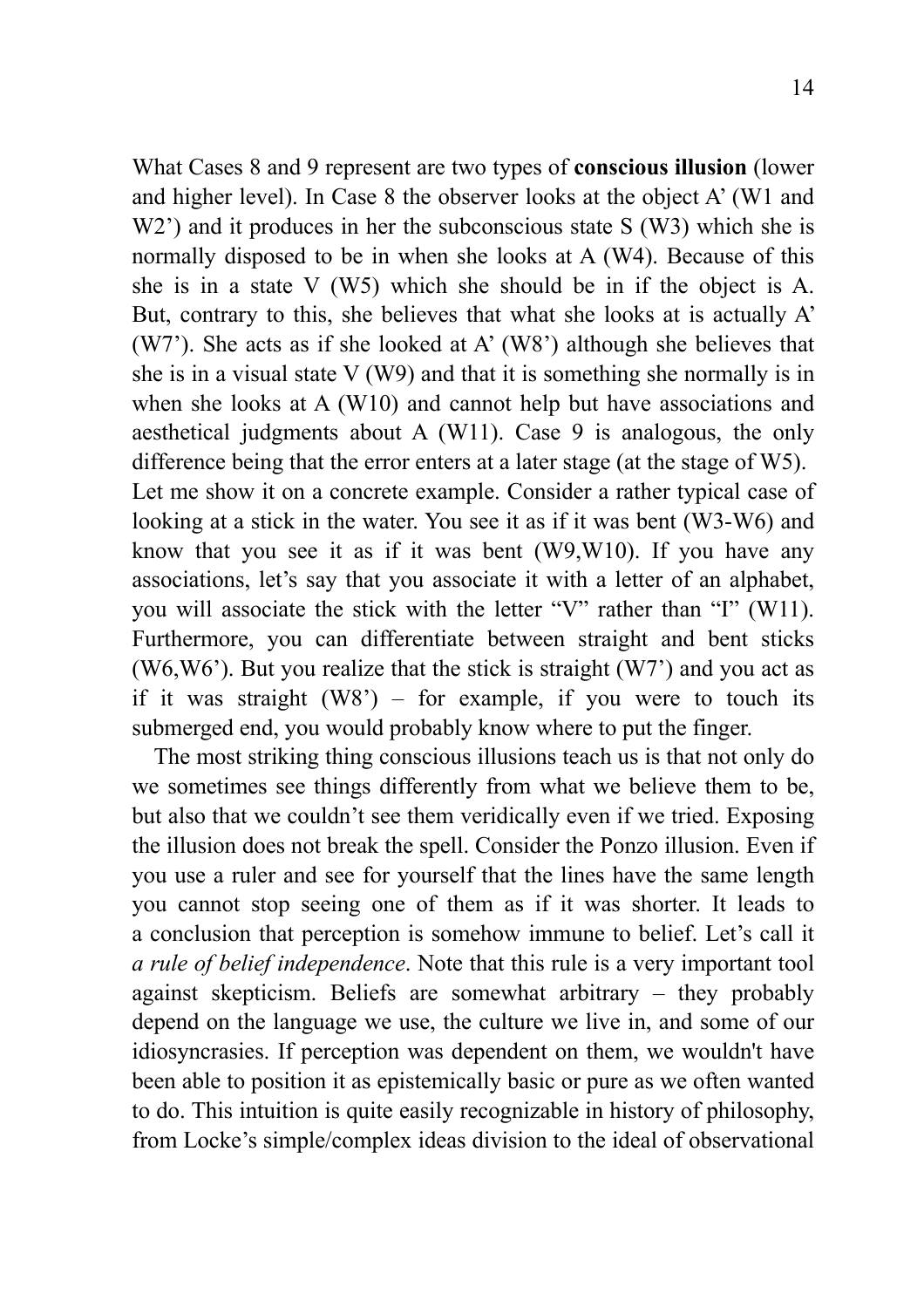sentences. It has been attacked and pronounced dead several times, but it still returns in different forms, being very attractive for the non-skeptic.

And this is the main reason why the duck/rabbit example is so special. Contrary to other conscious illusions, it seems to debunk the rule of belief independence. The distinctive aspect of the duck/rabbit picture is our ability to voluntarily switch between two ways we can see it – once as a picture of a rabbit, once as a picture of a duck. If this switch is, as we feel, something that we actually do, and not just something that randomly happens to us, then a question arises: how exactly do we do it? Note that there are not that many options we can choose from. As should now be obvious from earlier considerations, we can divide conditions W1-W11 into three groups. The objective part (W1-W2), the subjective part (W3-W6) and the belief part (W7-W11). We do not have the ability to directly induce visual states (even the conscious states).

I can imagine a horse, but I cannot subjectively see the horse, just because I want to see it. Therefore we are not able to directly manipulate with W3-W6. So, if the switch changes them, it can only happen indirectly, as a result of voluntary change of something else. But then, if we decide that this change is the result of the voluntary change in the belief part (any of the conditions W7-W11), we negate the rule of belief independence. Needless to say, it is everything that the skeptic wanted. If a change of beliefs can lead to a change in our visual states, then perhaps we could do the same trick in other, seemingly veridical cases? Maybe everything is an ambiguous illusion waiting to be discovered?<sup>15</sup>

Fortunately, there are at least two ways to describe the duck/rabbit scenario without giving the skeptic the upper hand. Note that because of the ambiguous nature of the duck/rabbit illusion we have to present the cases as disjunctions.

**Case 10:** W1, W2, W3, W4, W5, W6, W6', W6'', W7, W8, W9', W10', W11'**or** W1, W2, W3, W4, W5, W6, W6', W6'', W7, W8, W9'', W10", W11"

<sup>&</sup>lt;sup>15</sup> Something along these lines is suggested in Strawson (1974: 58).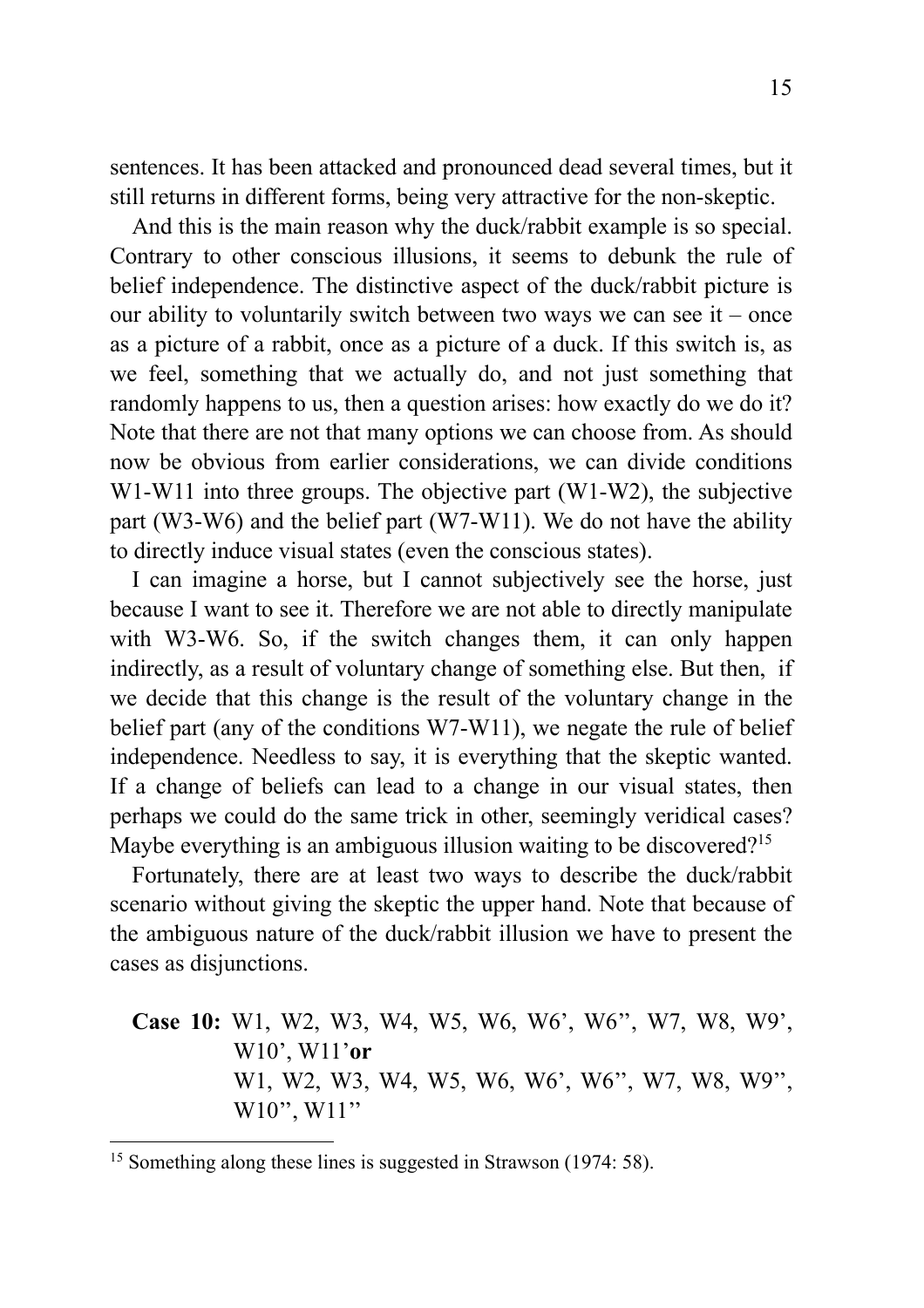Let's explain the idea behind Case 10. The observer looks at the picture of the duck/rabbit and has visual states which she normally has when she looks at the picture of the duck/rabbit. Apart from the disposition to see the duck/rabbit picture she also has the disposition to see pictures of ducks (W6') and pictures of rabbits (W6''). She believes that she looks at the picture of duck/rabbit and acts accordingly (W7, W8). But (and here comes the interesting part) she somehow manages to switch between beliefs that what she experiences is the rabbit visual state (W9', W10') and the duck visual state (W9'', W10''). This switch does not result in producing the corresponding visual states, but it produces in her a non-verbal belief W11' (or W11'' accordingly). It is the difference between these two states that gives the distinct feeling of aspect change. What changes is our attitude to what we see, our associations (of something being similar to ducks or rabbits), and our aesthetic feelings towards it (we may like rabbits but not ducks).<sup>16</sup> Case 10 can be understood as an explication of a common expression "she convinced herself that she sees...".

But there is one more way to preserve the rule of belief independence. Remember that our aim, if we want to block the skeptical threat is to avoid suggesting that a change in beliefs results in a change in visual states. We achieved it in Case 10, because we suggested that the change happens only in beliefs (verbal and non-verbal). But you may object that it is not compatible with what we really experience, because we in fact do experience some change in visual state when we switch from the duck to the rabbit. The solution is now evident. If any of the subjective conditions are to be changed and the rule of belief independence is to be preserved, the only place the switch can happen are the objective conditions W1-W2. Let's show this case and explain it in some detail.

**Case 11:** W1, W2', W3', W4', W5', W6, W6', W6'', W7, W8, W9', W10', W11'**or** W1, W2'', W3'', W4'', W5'', W6, W6', W6'', W7, W8, W9'', W10'', W11''

<sup>&</sup>lt;sup>16</sup> Or, as Schroeder (2010: 365) says, she may feel that the beak is simply too long.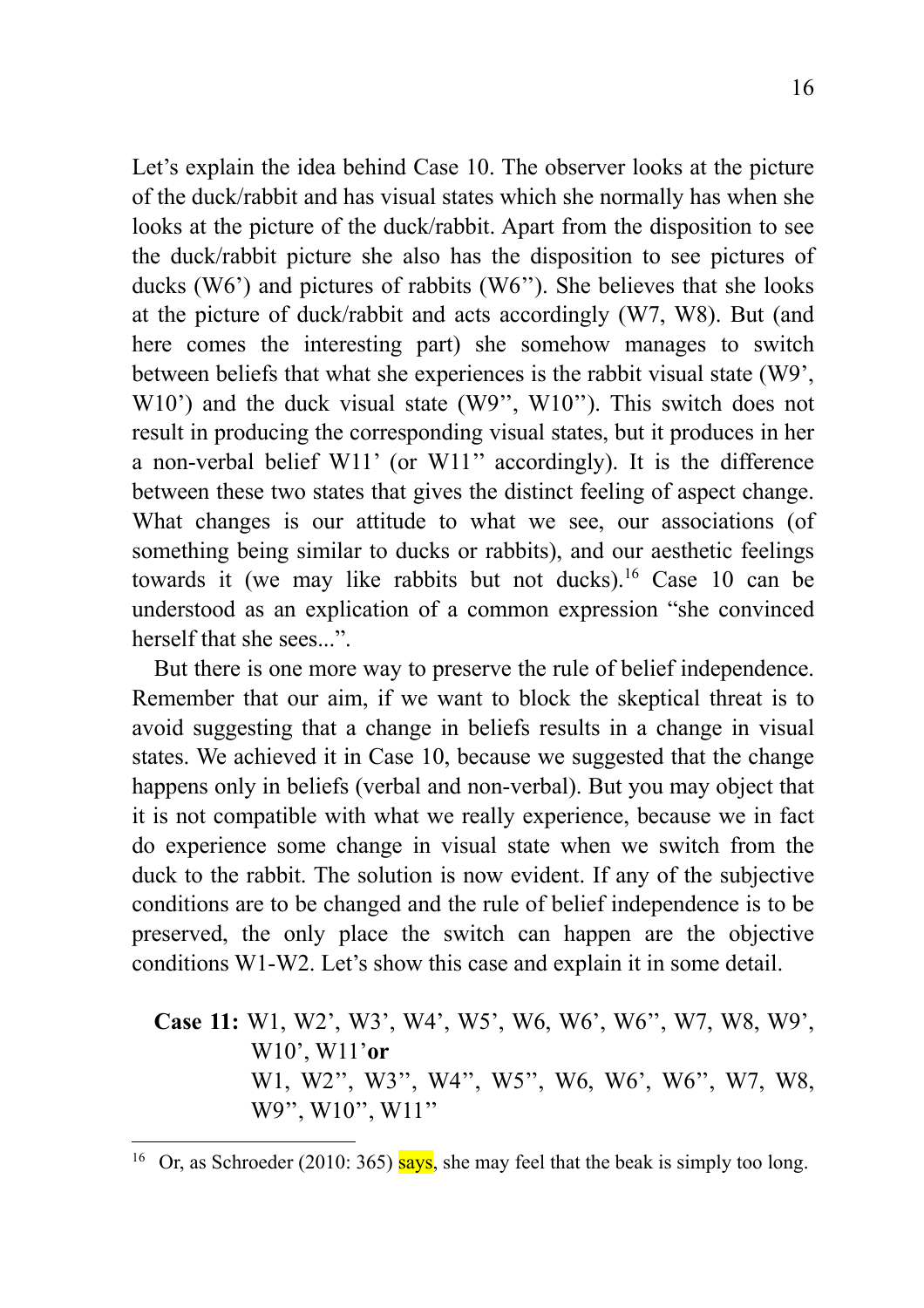What is meant here is that the observer, in fact, changes the object she is looking at. The rest of the conditions are simply the result of that. It is worth to mention that we assume that in order to be able to make the switch the observer has to have the disposition to be in visual states induced by duck/rabbit pictures, duck pictures and rabbit pictures  $(W6, W6', W6'')$  and that even though the switch is quite convincing, she still believes that what she looks at is a duck/rabbit picture although in fact she is looking at something else. How can it be possible? After all the duck/rabbit picture does not change! One possible explanation is that in order to change the visual state, the observer inadvertently looks at different parts of the picture.<sup>17</sup> To see the duck she has to focus on the left part, to see the rabbit she has to focus on the right part. If we assume that the difference in focus is radical, then we could treat the two distinct parts of the picture as different objects the observer looks at. The idea that the switch of the aspect boils down to looking at different parts of the picture has been suggested and tested by psychologists, but the results are unfortunately mixed (see. Wimmer and Doherty 2007).

There are no fundamental reasons, however, to believe that the hypothesis will not be conclusively tested in the future. The important fact is that we are able to formulate the problem in a perfectly solvable way.

#### **4. Summary**

As we saw, talking about perception often leads to some confusion and creates paradoxes. The main culprits of these confusions are: conflating two different notions of the predicate "to see" (subjective and objective) and the uncertainty as to which beliefs (if any) are ascribed to the observer whenever she decides that she sees a given object. My aim was to create a precise and unequivocal conceptual framework capable of

<sup>&</sup>lt;sup>17</sup> Some readers may be alarmed by the fact that parts of objects are now treated as new objects. Are we entitled to change the ontology like that? I analyze the relation between perception and ontology in Grabarczyk (2013).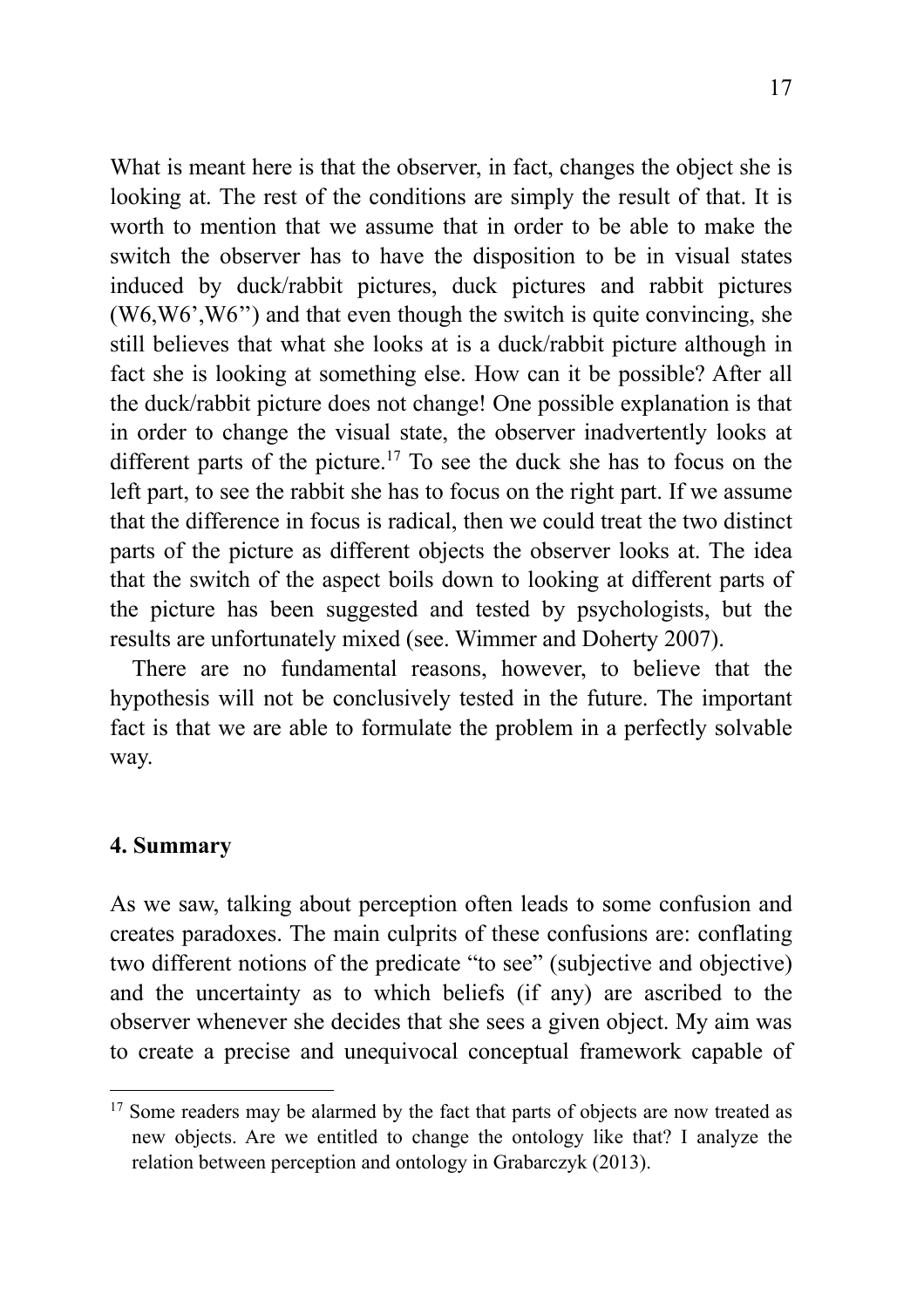expressing problems and solutions connected to the phenomenon of visual perception. The framework consists of eleven conditions, combinations of which give us different descriptions of acts of perception (veridical and non-veridical). Using the framework we were able to reconstruct the reasons why the duck/rabbit case can be thought of as leading to a specific type of skepticism and show how we could avoid the skeptical conclusions. Along the way, we replaced some of the unclear or problematic common notions connected with perception by their explications: "to look at", "to have an impression of", "to behave as if one believed that…", "to react as if one had an impression of..", "to convince oneself that what one sees is…". If the proposed interpretation of the duck/rabbit case is right, then whether it poses a skeptical threat Wittgenstein feared, remains an open question. But it is now a question to which further empirical studies can give a perfectly adequate answer.

#### **References**

- Bach-y-Rita, Paul, Tyler, Mitchell, E., and Kaczmarek, Kurt, A. 2003. Seeing with the brain. *International Journal of Human-Computer Interaction*, 15: 285-296.
- Block, Ned 1995. On a confusion about a function of consciousness. *Behavioral and Brain Sciences*, Vol. 18, Issue 02, 227-247.
- Cottingham, John. and Peter Hacker (eds.) 2010. *Mind, method and morality: essays in honour of Anthony Kenny*. Oxford University Press, USA.
- Dennett, Daniel 1989. *The Intentional Stance*, MIT Press.
- Gazzaniga, Michael, Joseph Bogen and Roger Wolcott Sperry 1962. Some Functional Effects Of Sectioning The Cerebral Commissures in Man. *Proceedings of the National Academy of Sciences*, 48: 1765-1769.
- Grabarczyk, Paweł 2013. Do Animals See Objects? In: Marcin Miłkowski and Konrad Talmont Kamiński (eds.), 86-102.
- Grabarczyk, Paweł (forthcoming), Kłopoty z widzeniem. O filozoficznie istotnych użyciach wyrażenia "widzieć [Trouble with seeing. On philosophically relevant uses of the term "to see"].
- Grice, Herbert Paul 1961, The Causal Theory of Perception, *Proceedings of the Aristotelian Society* XXXV, 121-153.
- Jastrow, Joseph 1900. *Fact and Fable in Psychology*. Oxford, England: Houghton, Mifflin.
- McNamara, Danielle, S. and Gregory, J. Trafton (eds.) 2007. *Proceedings of the*